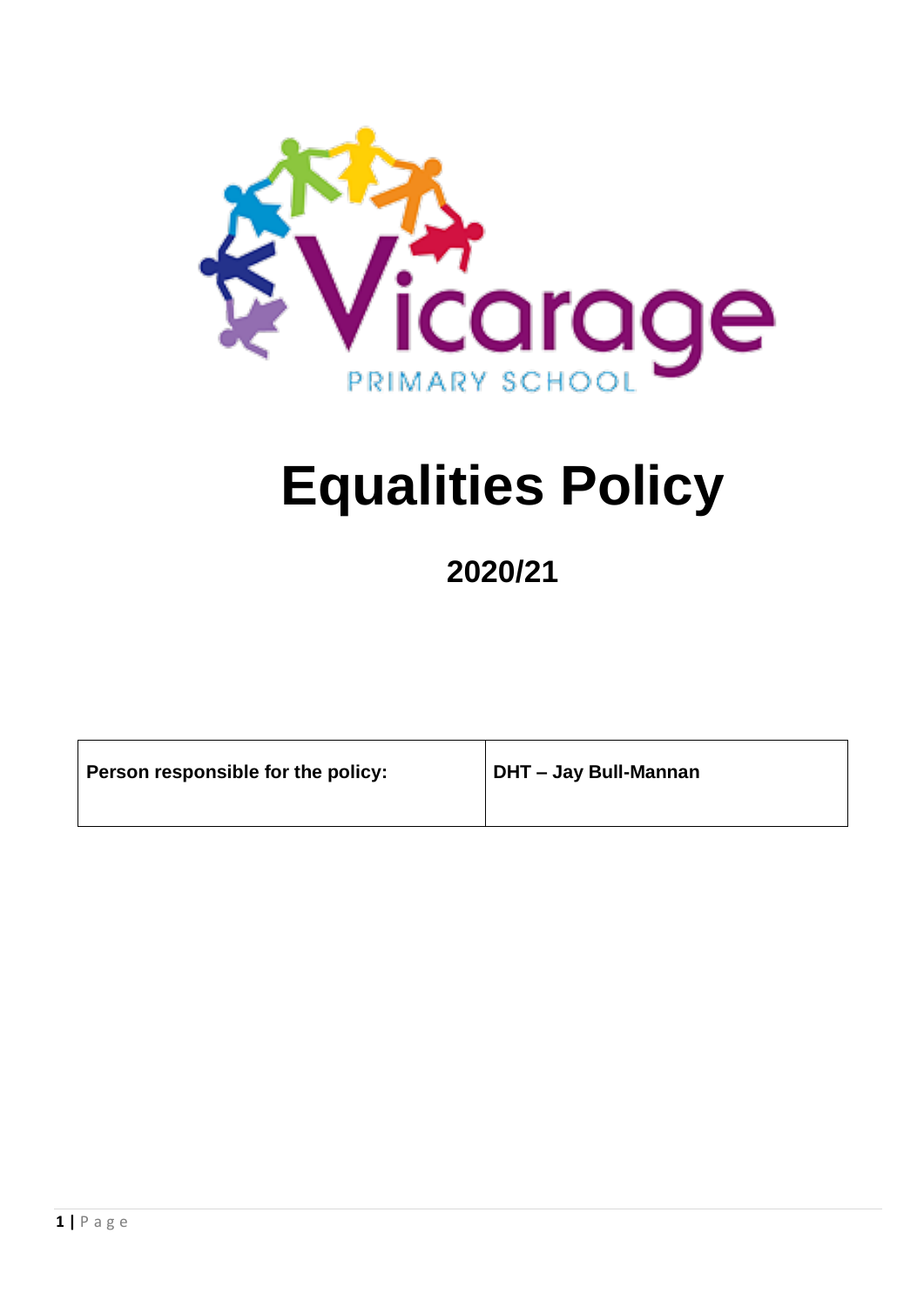#### **We are proud to celebrate Equalities at Vicarage Primary School**

The Equality Act 2010 requires us to publish information that demonstrates that we have due regard for the need to:

- **Eliminate unlawful discrimination, harassment, victimisation** and any other conduct prohibited by the Equality Act 2010
- **Advance equality of opportunity** between people who share a protected characteristic and people who do not share it
- **Foster good relations** between people who share a protected characteristic and people who do not share it.

Vicarage Primary School is committed to providing an education and environment, which offers equality of opportunity and is based on respect for all. We are firmly committed to equality and diversity and see it as our duty to promote equality of opportunity and good relations between all.

We do not discriminate against children seeking admission nor do we treat pupils differently on grounds of their sex, race, disability, religion or belief.

We do not discriminate in the employment or treatment of staff on grounds of gender, pregnancy. Maternity, transsexual status, race, disability, sexual orientation, religion or age.

We believe that the Equality Act provides a framework to support our commitment to valuing diversity, tackling discrimination, promoting equality and fostering good relationships between people. It also ensures that we continue to tackle issues of disadvantage and underachievement of different groups.

#### **Our approach to equality is based on the following key principles:**

- 1. All learners are of equal value.
- 2. We recognise and respect difference.
- 3. We foster positive attitudes and relationships and a shared sense of cohesion and belonging.
- 4. We observe good equalities practice in staff recruitment, retention and development.
- 5. We aim to reduce and remove inequalities and barriers that already exist.
- 6. We have the highest expectations of all our children.

#### **Specific Duties**

- 1. Information about our school community
- 2. Workforce Staffing and Training
- 3. Equality Objectives
- 4. Equality Action Plan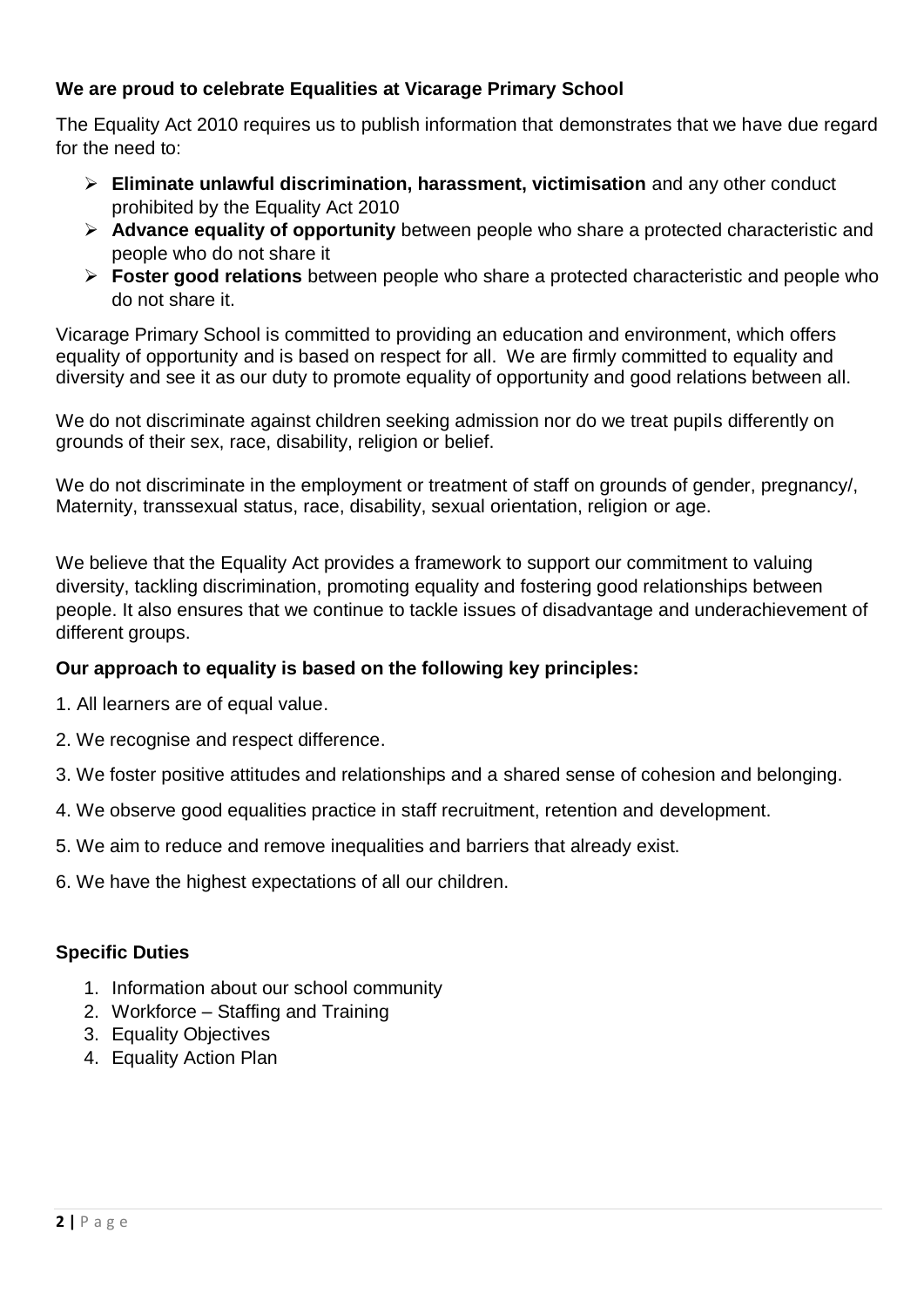## **1. School Community Information for 2020/2021**

#### **Equality Information**

Number of pupils on roll at the school: 879

Age of pupils: 3 to 11

#### **Information on pupils by protected characteristics**

The Equality Act 2010 protects people from discrimination on the basis of protected characteristics. Every person has several of the protected characteristics, so the Act protects everyone against unfair treatment.

In order to ensure that all pupils are protected from discrimination, the school collects information on protected characteristics.

#### **Information on other groups of pupils**

In addition to pupils with protected characteristics, we gather further information on the following groups of pupils:

- **Pupils eligible for Free School Meals (FSM)**
- **Pupils with Special Educational Needs and disability (SEND)**
- **Pupils with English as an Additional Language (EAL)**
- **Young carers**
- **Looked After children (LAC)**

#### **Pupils on (Child Protection) CP or a Child In Need (CIN) plan**

It may be possible to identify individuals from the information provided when the number of pupils with a particular characteristic is low and the information is sensitive personal information.

| <b>Race/Ethnicity</b>      | <b>Number of Pupils</b> |
|----------------------------|-------------------------|
| Any other Asian background | 23                      |
| Any other Black background | 36                      |
| Any other ethnic group     | 18                      |
| Any other mixed background | 30                      |
| Any other White background | 22                      |
| Bangladeshi                | 275                     |
| <b>Black - African</b>     | 46                      |
| <b>Black-Caribbean</b>     | 10                      |
| Black – Nigerian           | 10                      |
| Black- Somali              | 21                      |
| Chinese                    | $\overline{2}$          |
| Indian                     | 71                      |
| Pakistani                  | 122                     |
| Arab                       | 16                      |
| Iranian                    |                         |
| White - British            | 35                      |
| White and Asian            | 8                       |
| White and Black African    | 4                       |
| White and Black Caribbean  | 8                       |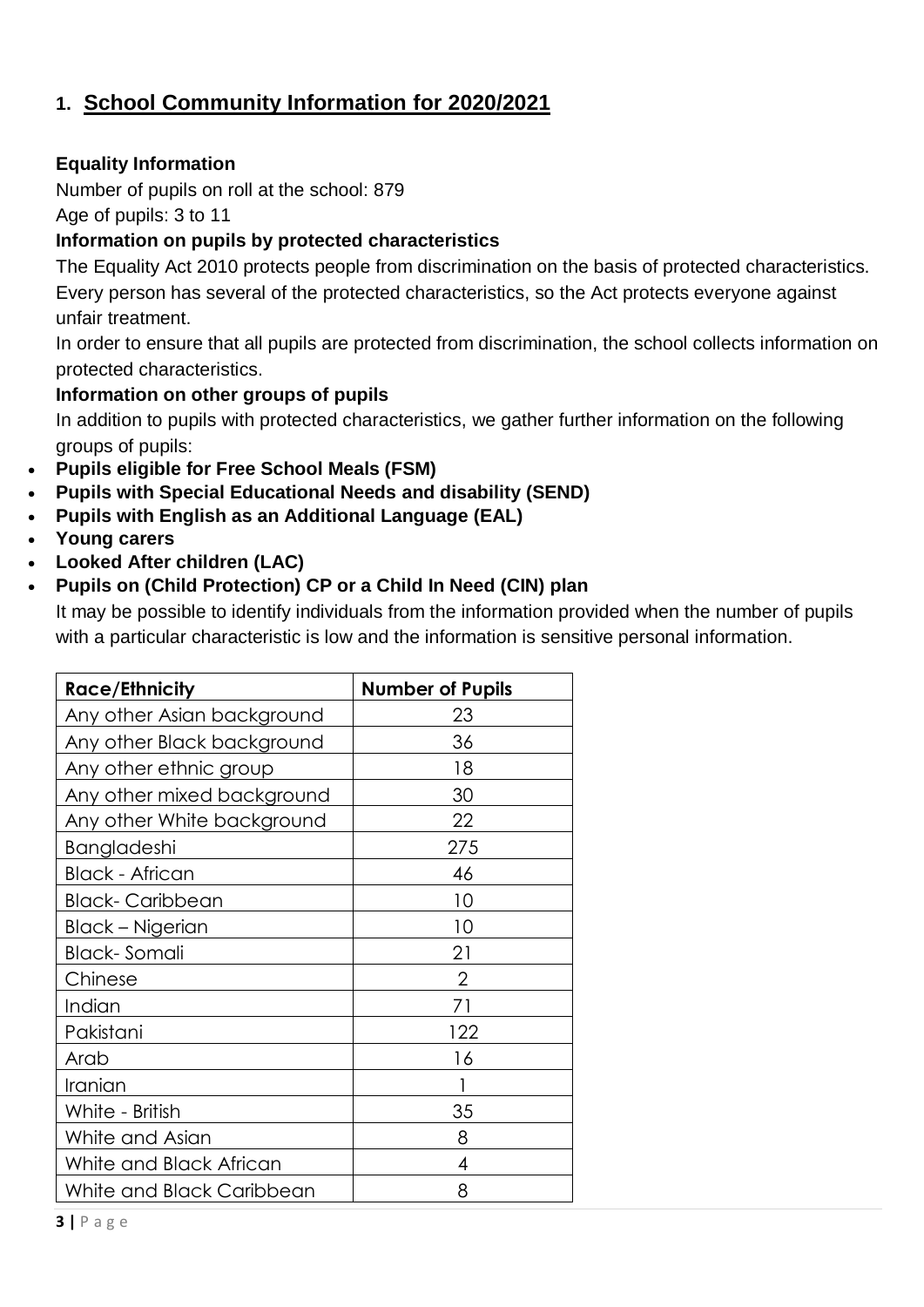| White Irish                 |     |
|-----------------------------|-----|
| White Eastern European      | 69  |
| White European              |     |
| Other White                 | 21  |
| Afghan                      | 15  |
| Sir Lankan                  |     |
| Sir Lankan Tamil            | Q   |
| Vietnamese                  | 3   |
| Kosovan                     | 6   |
| Latin/South/Central America |     |
| Portuguese                  |     |
| Other Gypsy Roma            | 2   |
| Roma                        |     |
| Other                       | 105 |

| Gender | Number of Pupils |
|--------|------------------|
| Male   | 16C              |
| Female | 416              |

|                                                                | <b>Number of Pupils</b> |
|----------------------------------------------------------------|-------------------------|
| <b>Pupils eligible for Free School Meals (FSM)</b>             | 239                     |
| Pupils eligible for Pupil Premium Finding - Disadvantage group | 238                     |
| <b>Pupils with Special Educational Needs (SEN)</b>             | 69                      |
| Pupils with English as an Additional Language (EAL)            | 760                     |

|                       | <b>Number of Pupils</b> |
|-----------------------|-------------------------|
| Young carers          |                         |
| Looked after children |                         |

We aim to ensure that any gap in attainment for pupils within any of the above different groups is removed, or at least remains less than the gap nationally through:

- $\checkmark$  Rigorous tracking and monitoring of individuals and of all the groups of children including progress and attainment
- $\checkmark$  Providing equal opportunities to access the curriculum and activities

#### **2. Workforce – Staffing and Training**

Vicarage Primary School has adapted the HR policies developed in Newham related to the equality of opportunity policy regarding, recruitment and retention, continuing professional development and day-to-day management.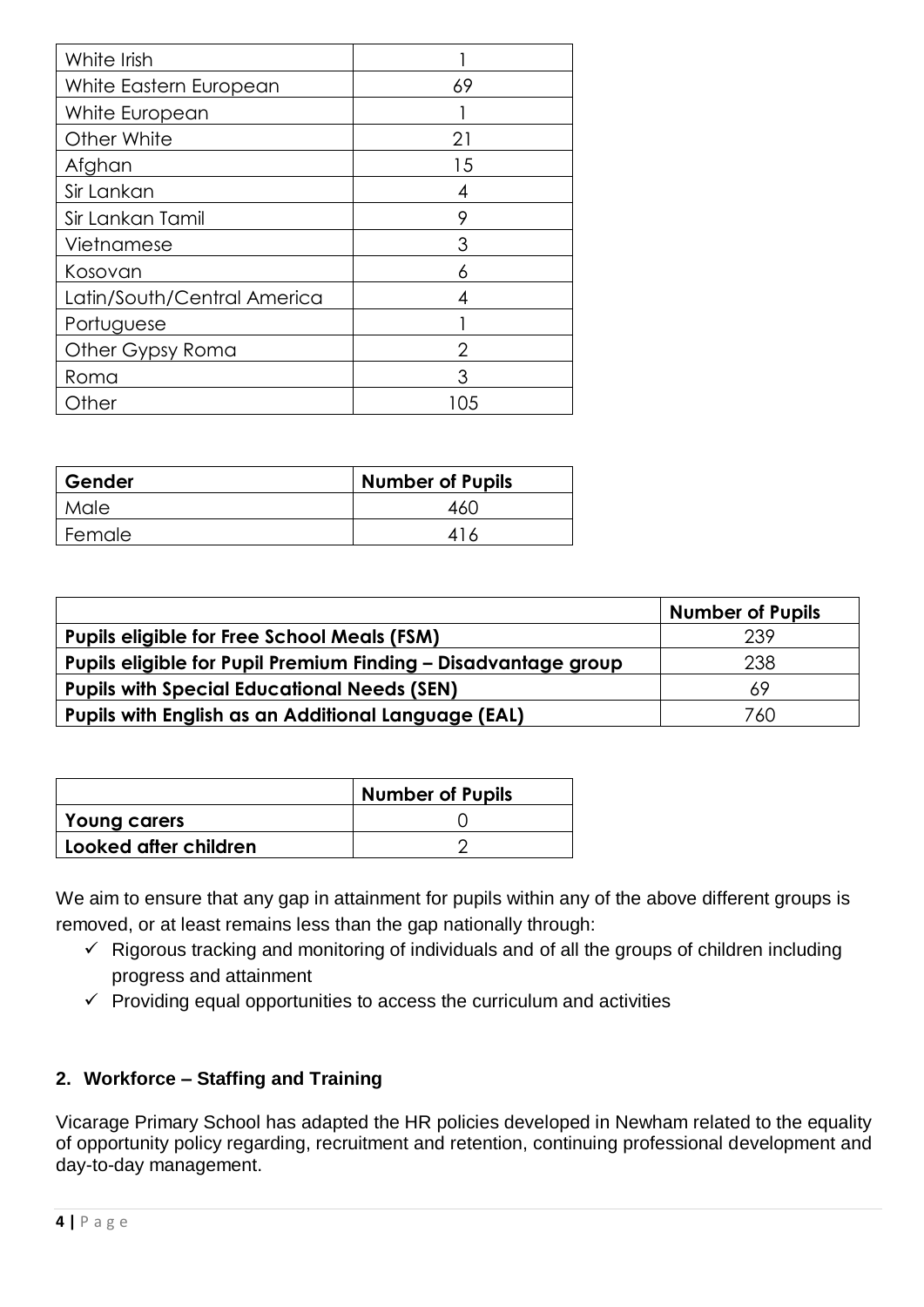| Area of focus              | <b>Action</b>                                                                |
|----------------------------|------------------------------------------------------------------------------|
| Promoting opportunity      | Staff employed from the Local and surrounding areas                          |
| Fostering good relations   | Lettings of school premises to local businesses                              |
| Prohibiting discrimination | All staff has an equal opportunity for their own professional<br>development |

### **3. Equality Objectives**

**Objective 1**: To monitor and analyse pupil achievement by race, gender and special educational need or disability and act on any trends or patterns in the data that require additional support for pupils.

**Objective 2:** To raise levels of attainment in core subjects for vulnerable learners, including: FSM, LAC, Post LAC and EAL students to achieve national average levels in Reading, Writing and Maths.

**Objective 3:** To raise levels of parental engagement in school life.

**Objective 4:** To work with families to support them with the implementation of the Relationship, Sex and Health Education curriculum.

#### **How we have due regard for equality**

- $\checkmark$  We are aware of the requirements of the Equality Act 2010 that it is unlawful to discriminate, treat some people less fairly or put them at a disadvantage.
- $\checkmark$  Where applicable our policies make explicit that we aim to give careful consideration to equality issues and as policies are reviewed in line with the monitoring cycle they will be edited to reflect this requirement.
- $\checkmark$  We try to keep an accurate record, when possible and appropriate, of the protected characteristics of our pupils and employees at whole school and year group levels.
- $\checkmark$  We analyse our data to ensure we act upon any concerns in relation to the protected groups and this is reported termly to Governors.
- $\checkmark$  We record any racist or homophobic incidents and act upon any concerns and report this to the LA and the Governing body on a termly basis.
- $\checkmark$  The Leadership Team of the school is concerned with closing gaps, this is reflected in the school's values and ethos.
- $\checkmark$  We give regard to equality issues in decision making.
- $\checkmark$  We deal promptly and effectively with all incidents and complaints of bullying and harassment that may include cyber-bullying and prejudice-based bullying related to disability or special educational need, ethnicity and race, gender, gender reassignment, pregnancy or maternity, religion and belief and sexual orientation. We keep a record of all such incidents and notify those affected of what action we have taken and importantly monitor the impact our provision has had.
- $\checkmark$  We provide training to all staff in relation to dealing with bullying and harassment incidents.
- $\checkmark$  We have a special educational needs policy that outlines the provision the school makes for pupils with special educational needs.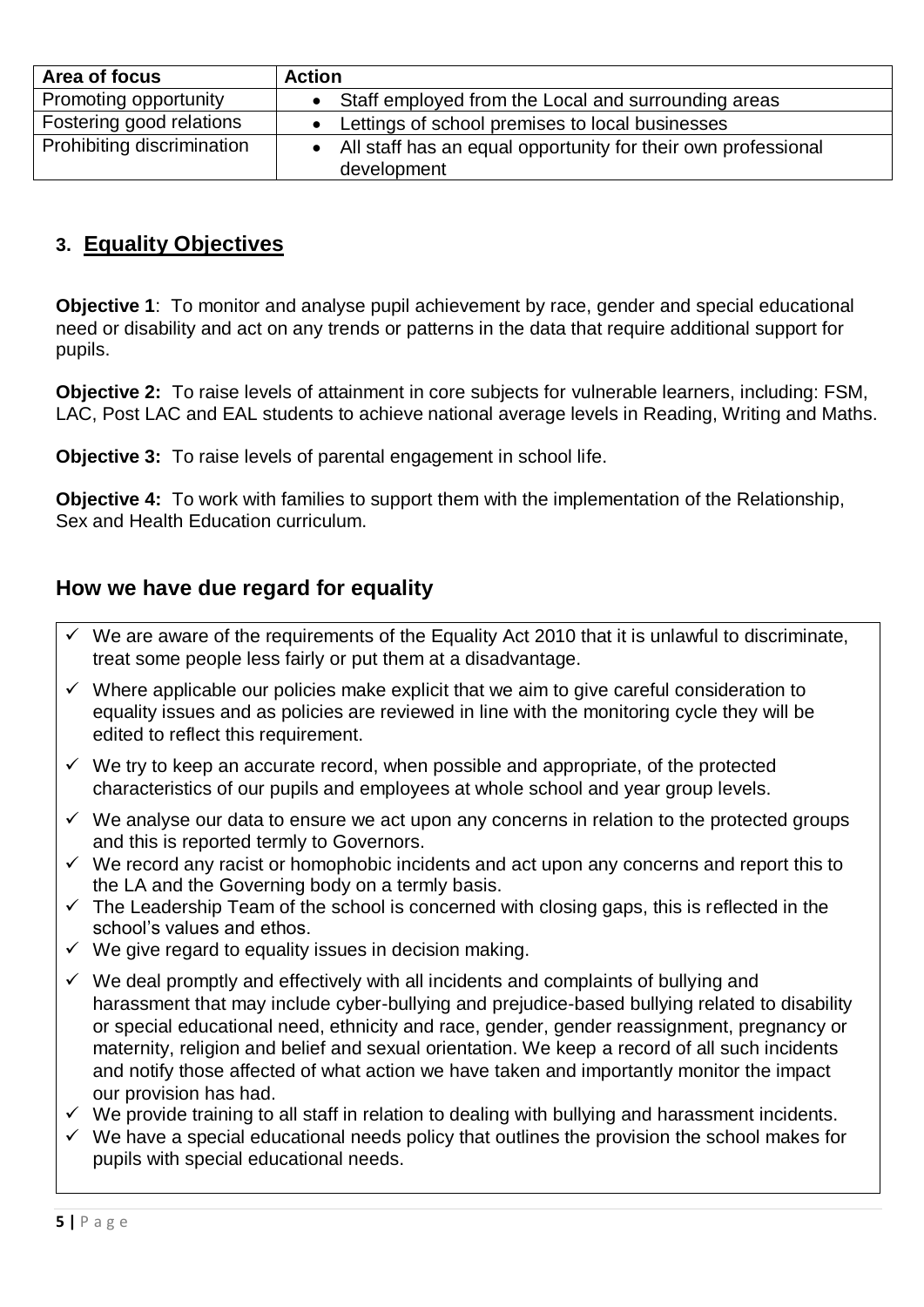# **4. Equality Action Plan**

| Disability: We are committed to working for the equality of people with & without disabilities                                                                                                                                                                                                                                                                                                                                                                                                                                                                                                                                                                                                                                                                                                                                                                                                                                                                                                                                                                                                                                                                                                                                                                                                                                                                                                                                                                                                                                                                                                                                                    |                                                                                                                                                                                                                                                                                                                                                                                                                                                                                                                                                                                                                                                                                              |                                                                                                                                                                                                                                                                                                                                                                                                                                                                                                                                                                                                                                                                                                                                                                                                                                                                                                                                                                                                                                                                                                                                     |  |
|---------------------------------------------------------------------------------------------------------------------------------------------------------------------------------------------------------------------------------------------------------------------------------------------------------------------------------------------------------------------------------------------------------------------------------------------------------------------------------------------------------------------------------------------------------------------------------------------------------------------------------------------------------------------------------------------------------------------------------------------------------------------------------------------------------------------------------------------------------------------------------------------------------------------------------------------------------------------------------------------------------------------------------------------------------------------------------------------------------------------------------------------------------------------------------------------------------------------------------------------------------------------------------------------------------------------------------------------------------------------------------------------------------------------------------------------------------------------------------------------------------------------------------------------------------------------------------------------------------------------------------------------------|----------------------------------------------------------------------------------------------------------------------------------------------------------------------------------------------------------------------------------------------------------------------------------------------------------------------------------------------------------------------------------------------------------------------------------------------------------------------------------------------------------------------------------------------------------------------------------------------------------------------------------------------------------------------------------------------|-------------------------------------------------------------------------------------------------------------------------------------------------------------------------------------------------------------------------------------------------------------------------------------------------------------------------------------------------------------------------------------------------------------------------------------------------------------------------------------------------------------------------------------------------------------------------------------------------------------------------------------------------------------------------------------------------------------------------------------------------------------------------------------------------------------------------------------------------------------------------------------------------------------------------------------------------------------------------------------------------------------------------------------------------------------------------------------------------------------------------------------|--|
| How we advance opportunity                                                                                                                                                                                                                                                                                                                                                                                                                                                                                                                                                                                                                                                                                                                                                                                                                                                                                                                                                                                                                                                                                                                                                                                                                                                                                                                                                                                                                                                                                                                                                                                                                        | How we foster & promote                                                                                                                                                                                                                                                                                                                                                                                                                                                                                                                                                                                                                                                                      | Impact & what we plan to do next                                                                                                                                                                                                                                                                                                                                                                                                                                                                                                                                                                                                                                                                                                                                                                                                                                                                                                                                                                                                                                                                                                    |  |
| We set challenging targets to ensure our<br>children with disabilities make good and better<br>progress.<br>We provide quality training for all staff on<br>inclusion.<br>When required we obtain advice and<br>support from many different professionals<br>and outside agencies.<br>We promote positive links with our parents<br>through Coffee mornings and workshops.<br>There is a designated Governor for<br>SEND.<br>Specific targeted support where<br>appropriate.<br>Annual reviews, liaising and working in<br>partnership with a number of professional<br>organisations.<br>A wide range of resources stored in an easily<br>accessible central location.<br>AHT for Inclusion arrange meetings with<br>Nursery & Secondary counterparts to ensure<br>effective transition.<br>For Nursery & Yr 6 children with high level of<br>SEND - additional visits and a transition<br>programme in place.<br>Opportunities for swimming, horse riding, soft<br>play & music interaction.<br>Individualised curriculum plans and Support<br>plans for pupils with SEND / Behavioural /<br>Emotional needs.<br>Speech & language groups (LEG)<br>Specific learning difficulties (dyslexia) groups.<br>Specialist sessions to address processing,<br>attention & memory issues through the<br>Listening Programme & Turnabout<br>programme, Dynamo Maths for Dyscalculia.<br>Use of multi-sensory sessions (e.g. sensory<br>motor integration sessions)- Life Skills, Lego<br>Therapy, Lexia.<br>Use of school based Sensory Room & Soft<br>Play Room as well as those in the local area.<br>We make reasonable adjustments were<br>necessary. | community cohesion<br>Our school admissions<br>criteria which welcomes all<br>pupils.<br>We work with private Nurseries<br>and feeder schools ensuring<br>transfer into Reception is<br>effective & as smooth as<br>possible.<br>We liaise with local primary<br>and secondary schools<br>regarding effective provision<br>Termly parent evening and<br>review meetings.<br>We enable all pupils to learn<br>about the experiences of<br>disabled people and the<br>discriminatory attitudes they<br>often experience through<br>themed days and events,<br>e.g. ASD awareness week.<br>We ensure that the curriculum<br>and resources we use have<br>positive images of disabled<br>people. | Children experience a positive<br>start. Parents are kept well<br>informed. Effective, positive<br>relationships with parents, school<br>and home working in partnership<br>to support the child.<br>Effective inclusion of children<br>with disabilities.<br>Termly reviews/Pupil Voice, reflect our<br>children with additional needs are<br>happy in school.<br><b>Next Step</b><br>To refine our curriculum -recognised<br>units of learning for children whose<br>learning ability is below that of the<br>national curriculum.<br>Continue to develop SCERTS<br>strategies across the school.<br>The Dyslexia Teacher to gain<br>specialist status as Dyslexia Assessor.<br>Maintain National status as a 'Centre<br>of Excellence' School for inclusion.<br>SEND Team to develop professional<br>knowledge through research.<br>Provide tailored CPD for support staff<br>to develop knowledge and<br>understanding of SEND.<br>To continue to provide daily specific<br>intervention for targeted pupils.<br>Deliver Talk and Learn programme for<br>pupils and parents for early language<br>support for 4 to 5 year olds. |  |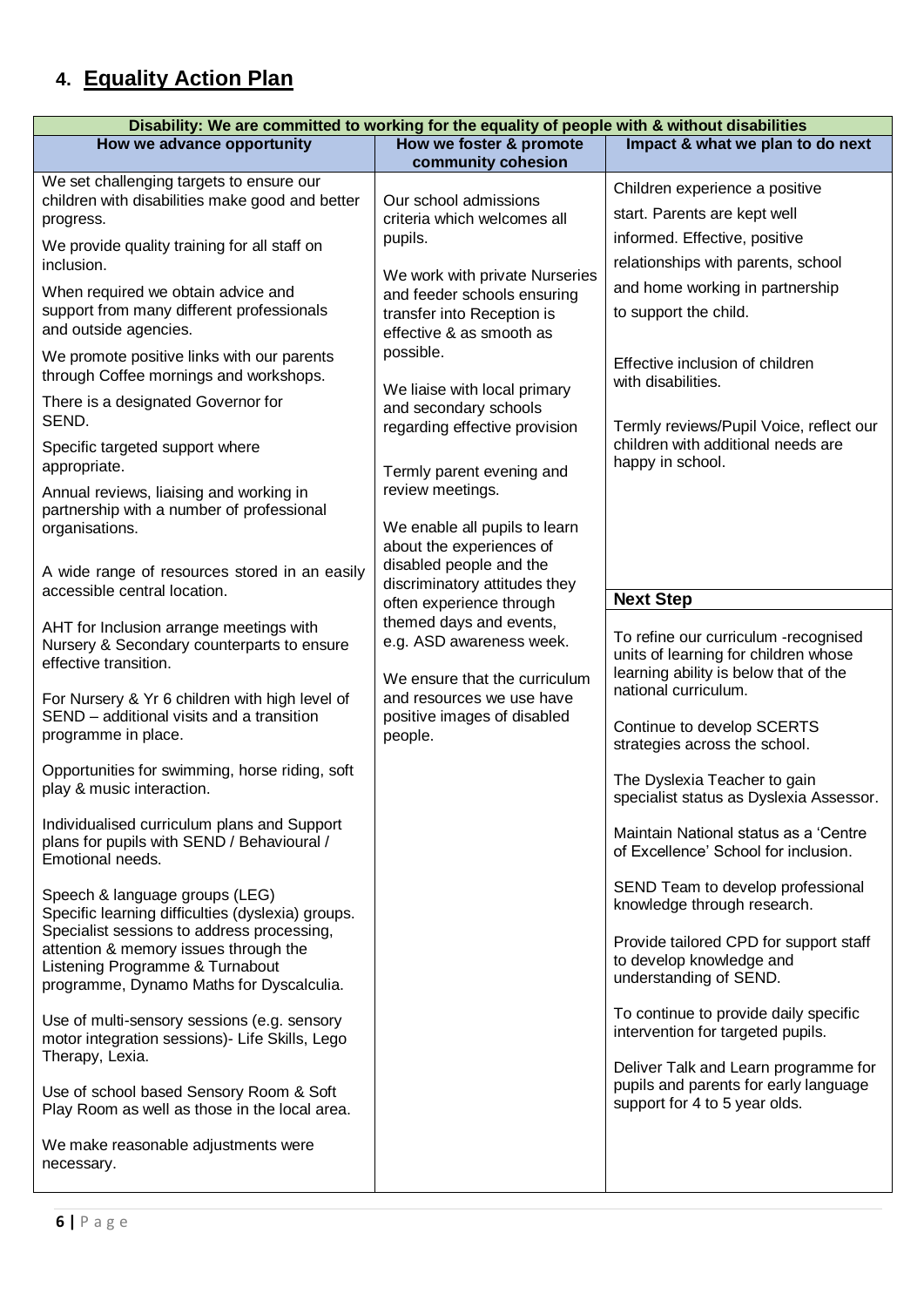| Ethnicity & Race including EAL Learners: We are committed to working for the equality of all ethnic groups                                                                                                                                                                 |                                                                                                            |                                                                                                 |  |
|----------------------------------------------------------------------------------------------------------------------------------------------------------------------------------------------------------------------------------------------------------------------------|------------------------------------------------------------------------------------------------------------|-------------------------------------------------------------------------------------------------|--|
| How we advance opportunity                                                                                                                                                                                                                                                 | How we foster & promote community<br>cohesion                                                              | Impact & what we plan to do next                                                                |  |
| Initial assessments are completed<br>promptly for new arrivals and<br>learning plans are put into place,<br>including targeted intervention.                                                                                                                               | We use a range resources support<br>translation.                                                           | Children settle quickly.<br>Effective, positive relationships                                   |  |
| We identify appropriate provision<br>and then monitor its impact                                                                                                                                                                                                           | An open door policy, staff are<br>available at the start and end of the<br>day to speak to parents.        | with parents as evidenced by<br>parent surveys.                                                 |  |
| through termly reviews.<br>New pupils are buddied up with a                                                                                                                                                                                                                | We have a curriculum that supports<br>pupils to understand, respect and<br>value difference and diversity. | Pupil voice is used weekly to take<br>their viewpoints on their learning and<br>time at school. |  |
| child in their class who may speak<br>the same language.                                                                                                                                                                                                                   | We provide all pupils with opportunities to<br>learn about the experiences and                             |                                                                                                 |  |
| Pupils joining mid-phase receive<br>emotional support from the                                                                                                                                                                                                             | achievements of different communities                                                                      | <b>Next Step</b>                                                                                |  |
| Pastoral Team.                                                                                                                                                                                                                                                             | and cultures.                                                                                              | Language specific programs to be<br>available for children to use in class.                     |  |
| We set targets to improve the<br>attainment and progression rates<br>of identical groups of pupils.                                                                                                                                                                        | We ensure that the curriculum challenges<br>racism and stereotypes.                                        | Provide opportunities for meaningful<br>talk and debate throughout the wider<br>curriculum.     |  |
| We identify and address barriers to<br>the participation of particular groups<br>in learning and other activities.                                                                                                                                                         |                                                                                                            | To develop parental engagement<br>through whole school events, PTA and<br>workshops.            |  |
| The curriculum provides<br>opportunities for pupils' to develop<br>a deep understanding of equality<br>and feel confident to challenge<br>views that may be prejudice<br>through the taught curriculum, e.g.<br>PSHE and P4C lessons as well as<br>themed days and events. |                                                                                                            |                                                                                                 |  |
| <b>British Council Connecting</b><br>Classrooms Programme - An<br>international project planned for two<br>teachers to visit the link school in<br>Kenya with work planned for all<br>year groups prior to and following<br>the visit.                                     |                                                                                                            |                                                                                                 |  |
|                                                                                                                                                                                                                                                                            |                                                                                                            |                                                                                                 |  |
|                                                                                                                                                                                                                                                                            |                                                                                                            |                                                                                                 |  |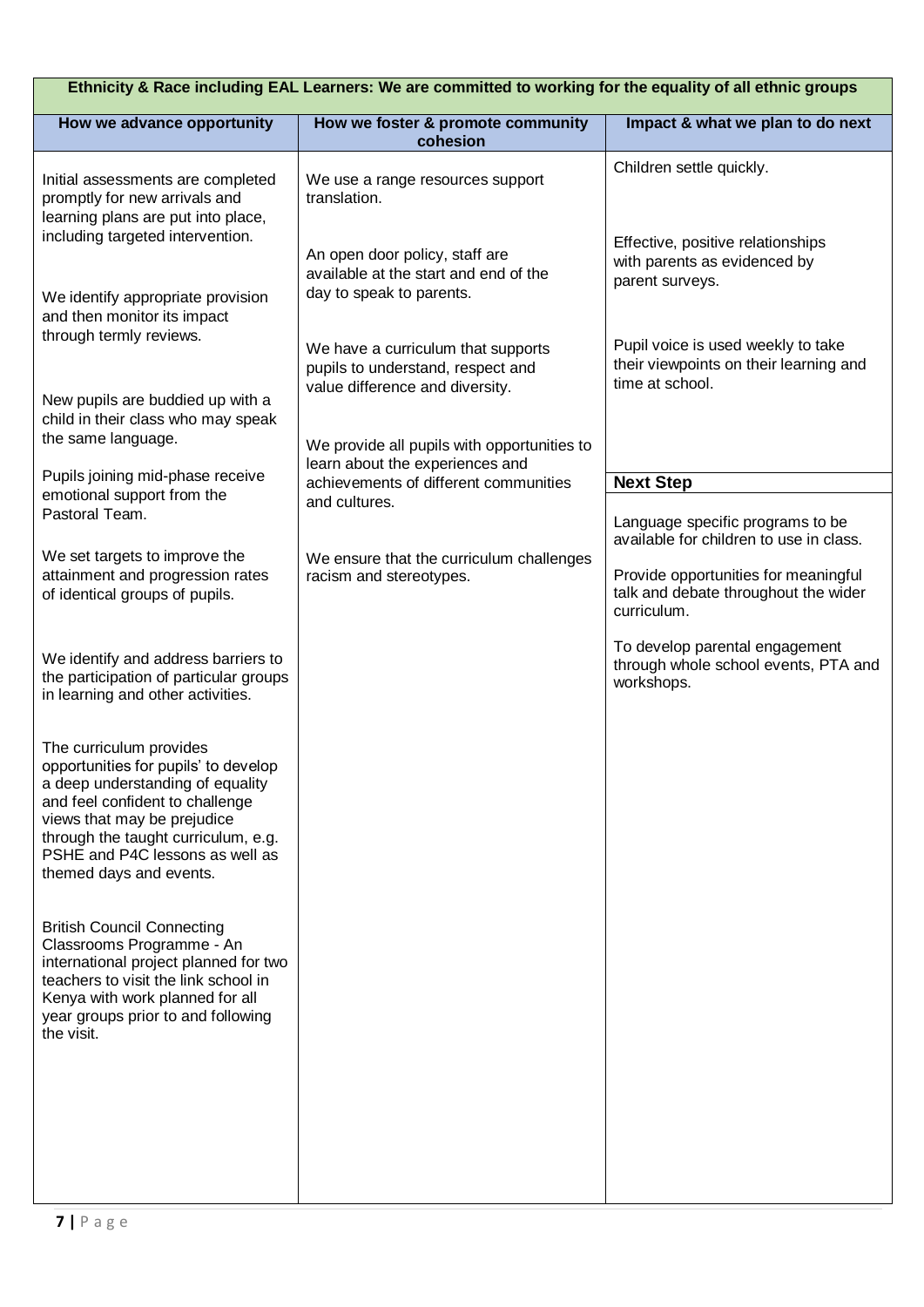| Gender: We are committed to working for the equality of both sexes                     |                                                                                                    |                                                                                                                                           |  |
|----------------------------------------------------------------------------------------|----------------------------------------------------------------------------------------------------|-------------------------------------------------------------------------------------------------------------------------------------------|--|
| How we advance opportunity                                                             | How we foster & promote community<br>cohesion                                                      | Impact & what we plan to do next                                                                                                          |  |
| We monitor the attainment and<br>progress of all our pupils by gender.                 | We support all our children in their<br>interests of attending clubs                               | Differences in attainment by gender<br>are minimised.                                                                                     |  |
| We set targets to improve the<br>attainment of particular groups of<br>boys and girls. | We ensure we include positive, non-<br>stereotypical images of men and women<br>in the curriculum. |                                                                                                                                           |  |
| The Class Representatives and                                                          | We will work closely with families where                                                           | <b>Next Step</b>                                                                                                                          |  |
| School Council ensures both<br>boys and girls views are equally                        | the child's gender identity maybe is<br>contrast to their physical presentation.                   |                                                                                                                                           |  |
| represented.<br>Sports teams are equally<br>represented by boys and                    | RSHE lead provides feedback and<br>updates from training.                                          | Through continuing high quality CPD,<br>to aim to have male representation on<br>the senior leadership team as well as<br>middle leaders. |  |
| girls.                                                                                 |                                                                                                    | Increase the number of male staff in<br>the school.                                                                                       |  |
| Gender specific Sex education<br>lessons led by both male and<br>female staff members. |                                                                                                    | To continue to promote gender bias,                                                                                                       |  |
| We promote gender-neutral<br>language.                                                 |                                                                                                    | i.e. celebrate girls' strong identity,<br>respect and empower girls as central<br>players.                                                |  |
| We have systems in place to<br>prevent and respond to biases and<br>bullying.          |                                                                                                    |                                                                                                                                           |  |
| Staffing structure includes positive<br>role models of both sexes.                     |                                                                                                    |                                                                                                                                           |  |
|                                                                                        |                                                                                                    |                                                                                                                                           |  |
|                                                                                        |                                                                                                    |                                                                                                                                           |  |
|                                                                                        |                                                                                                    |                                                                                                                                           |  |
|                                                                                        |                                                                                                    |                                                                                                                                           |  |
|                                                                                        |                                                                                                    |                                                                                                                                           |  |
|                                                                                        |                                                                                                    |                                                                                                                                           |  |